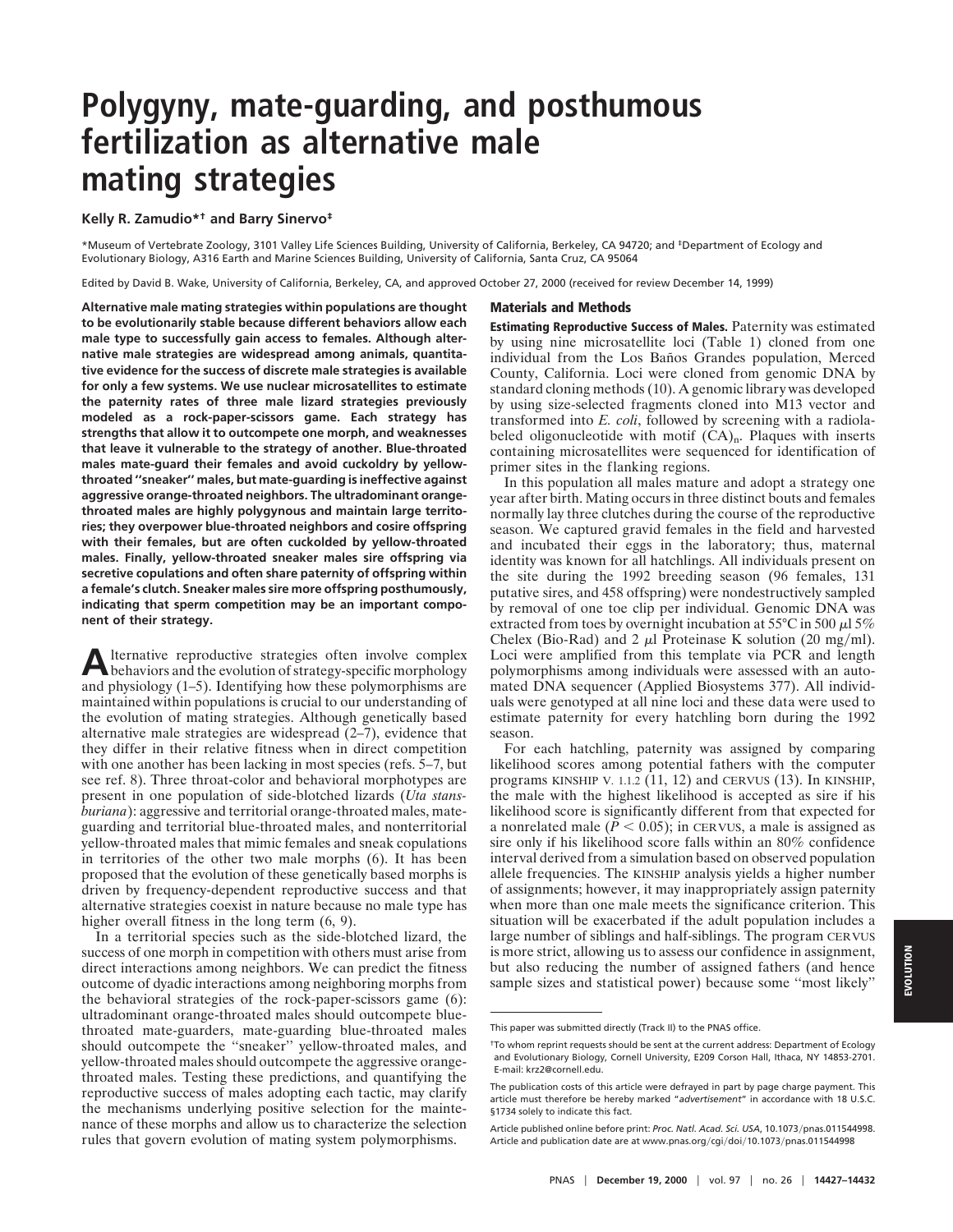|  |  |  |  |  |  | Table 1. Forward (F) and reverse (R) primers for amplification of microsatellites in Uta stansburiana |
|--|--|--|--|--|--|-------------------------------------------------------------------------------------------------------|
|--|--|--|--|--|--|-------------------------------------------------------------------------------------------------------|

| Primer        | Primer sequence (5' to 3')      | Repeat                                    | $T_a$ , °C | <b>Alleles</b> | $H_{\alpha}$ |
|---------------|---------------------------------|-------------------------------------------|------------|----------------|--------------|
| 10,000 M's-F  | AAC-CAT-ACA-GCA-TAG-CAG-TGA-T   | $(CA)_{12}$                               | 54         | 11             | 0.30         |
| 10,000 M's-R  | AAG-CAT-CAT-GTT-TAC-CAG-ATG-C   |                                           |            |                |              |
| <b>BRtt-F</b> | CAT-TTC-ATG-CAC-TCT-TGA-TGC-AC  | $(CA)_{10}$                               | 51         | 7              | 0.73         |
| <b>BRtt-R</b> | GGG-CAC-AGA-AGA-TGT-TAT-AGA-C   |                                           |            |                |              |
| $IGs-F$       | GAG-CTA-GGC-AAT-ATG-TAC-TTA-ATG | $(CA)_{14}$                               | 54         | 12             | 0.77         |
| $IGs-R$       | TGT-ACC-ATC-CTG-CAA-CGT-TGT-T   |                                           |            |                |              |
| MCC-F         | TCA-GCT-GTA-ACA-CCC-AGA-AAC     | $(CA)_{6}A(CA)_{6}$                       | 53         | 8              | 0.20         |
| MCC-R         | TTA-ACT-GCC-AGA-AAA-GGA-CCG     |                                           |            |                |              |
| NGff-F        | GGG-AAT-CAG-GCA-GCA-CAC-AAT     | $(CA)_{10}$                               | 58         | 6              | 0.38         |
| NGff-R        | TTG-TCA-GCA-AAC-TCC-AGC-GG      |                                           |            |                |              |
| PLkn-F        | GTA-CCT-TGT-GAC-TGC-AGT-GCT     | $(CA)_{17}$                               | 58         | 12             | 0.76         |
| PLkn-R        | TTG-AGA-CAC-AGG-AGG-CAG-AAG     |                                           |            |                |              |
| SMcL-F        | TAA-TCT-TTG-CAT-ACT-GAG-AT      | $(CA)_{15}$                               | 51         | 12             | 0.81         |
| SMcL-R        | CCT-AGC-ACA-TCT-CTA-GTA-AG      |                                           |            |                |              |
| SPhill-F      | GAT-CAT-ATA-CTG-GTT-TAA-GAC-A   | $(CA)_{9}$                                | 54.5       | 15             | 0.81         |
| SPhill-R      | TCA-CAC-ATC-GAC-TCC-AAA-GTC-AG  |                                           |            |                |              |
| SVeg-F        | TGG-TTG-CAA-TGA-GCA-TAT-CAG     | $(CA)$ <sub>3</sub> $CG(CA)$ <sub>6</sub> | 51         | 2              | 0.12         |
| SVeg-R        | TCA-TTT-CAC-CAT-GCT-AGC-AA      |                                           |            |                |              |

Also listed are the core repeat (from cloned individual), PCR amplification annealing temperature  $(T_a)$ , total number of alleles, and observed heterozygosity at each locus.

sires do not fall within the simulated confidence intervals. We estimated paternity under both assumptions and compared the results. If paternity assignments from both methods are similar, and differ only in the number of males assigned as sires, then this corroborates our results overall.

We also estimated the mean relatedness, R, among hatchlings within each female's clutch (14). Relatedness within clutches gives us an indication of the degree of multiple paternity that can be compared with the results from the sire assignments. By using the simulation function of KINSHIP, we estimated the expected frequency distribution of relatedness coefficients for 10,000 pairs of full siblings  $(r = 0.5)$  and half siblings  $(r = 0.25)$ , given the allele frequencies in our population (14). We then compared the observed levels of relatedness within clutches to these simulated distributions. If multiple paternity exists in this population, the observed mean levels of relatedness should fall between the means for the simulated distributions.

Paternity tests were designed to take into account patterns of male movement. Males were only considered as possible sires if their territories fell within the boundaries of male seasonal movement at this site. Because of the expectation that males in the immediate vicinity of a female's territory were more likely to be the sire of her offspring, we subdivided the entire study site into 11 ''lizard neighborhoods''—semiisolated rock outcroppings separated by unsuitable habitat. We searched for sires first within the female's immediate neighborhood and assigned the male with the highest significant likelihood value under the criteria of each program. We then performed a paternity analysis including all males in the female's neighborhood and all adjacent neighborhoods (an ''extended neighborhood''). Males from this larger area were assigned as fathers only if their likelihood values were higher than those for males in the female's immediate neighborhood. This hierarchical approach to assigning paternity insures that the occasional male traversing neighborhood boundaries will be considered as a potential father. The ''extended neighborhood'' is biologically relevant as it encompasses the largest area within which males have been observed moving across the outcrop during the course of the season (15), but male territories are typically stable within extended neighborhoods.

The total reproductive success of each male was estimated as the number of offspring sired during the entire reproductive season. We quantified the average reproductive contribution of males of each morph, and the rates with which males share paternity within a female's clutch with males of other morphs. Heritability was estimated by comparing breeding coloration of sons at maturity with that of their male parents by using linear regression. Narrow-sense heritability estimates assume throat color is a quantitative character where we score yellow as 1, blue as 2, and orange as 3.

**Territorial Behavior of Males.** Territory sizes for every male were estimated in the field during the first bout of the breeding season. Multiple passes were made over the field site for visual determination of male lizard locations. All observations of exact locations were mapped and used in reconstruction of territory size. Territories were estimated as the area of the minimum convex polygon that circumscribes all observed locations for each male (16).

**Nearest Neighbor and Shared Paternity Analyses.** To estimate spatial associations among morphs, the centroids of all male territories on the field site were converted to Gabriel-connected maps (17) and the morphs of all connected neighbors were determined by using the computer program MACTURF (18). Observed frequencies of pairwise morph territorial associations (O vs. O, B vs. O, O vs. Y, etc.) were tested against a random expectation that was generated by permuting the morphotype of males in territories throughout the field site. The total numbers of males of each morph in the population remained constant in the permutations.

We also estimated the observed rates of shared paternity between pairs of morphs from the KINSHIP analysis and compared these to values derived from randomizations of the paternity data. Expected values for shared paternity were generated by randomizing the morphs of sires within a female's clutch. The overall frequency of paternity for each male morph in the population (i.e., overall morph fitness) was maintained constant in the permutations. In both randomization tests significance values for each pairwise comparison were derived from 1,000 permutations, with cells deviating significantly from random if observed values fell within the 5% tails of the randomized distributions.

### **Results**

We genotyped all adults alive during the 1992 breeding season and successfully assigned paternity to 71% of their progeny by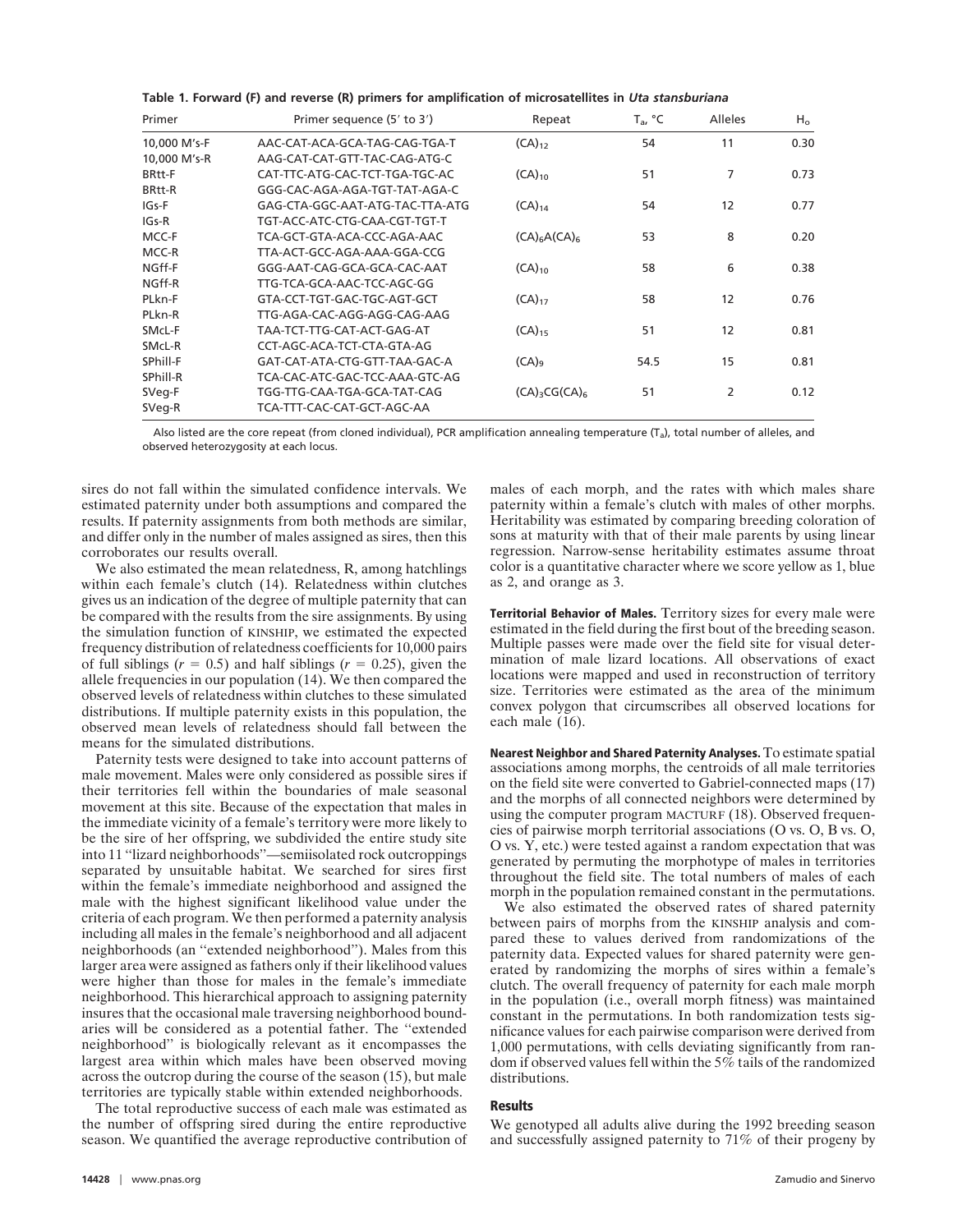#### **Table 2. Paternity assignment results for hatchlings using KINSHIP and CERVUS**

| Program        | No. hatchlings<br>assigned sires | No. of<br>clutches | No.<br>progeny/clutch | No. hatchlings<br>in multiply-sired clutches | No. of<br>multiply-sired<br>clutches | No.<br>progeny/multiply-sired<br>clutch |
|----------------|----------------------------------|--------------------|-----------------------|----------------------------------------------|--------------------------------------|-----------------------------------------|
| <b>KINSHIP</b> |                                  |                    |                       |                                              |                                      |                                         |
| First bout     | 152                              | 57                 | $2.67 \pm 0.20$       | 139                                          | 44                                   | $3.16 \pm 0.20$                         |
| Second bout    | 103                              | 44                 | $2.34 \pm 0.20$       | 88                                           | 29                                   | $3.03 \pm 0.21$                         |
| Third bout     | 72                               | 22                 | $3.27 \pm 0.27$       | 66                                           | 16                                   | $4.12 \pm 0.3$                          |
| <b>CERVUS</b>  |                                  |                    |                       |                                              |                                      |                                         |
| First bout     | 118                              | 50                 | $2.36 \pm 0.18$       | 105                                          | 37                                   | $2.84 \pm 0.19$                         |
| Second bout    | 67                               | 31                 | $2.09 \pm 0.21$       | 55                                           | 20                                   | $2.75 \pm 0.23$                         |
| Third bout     | 36                               | 16                 | $2.33 \pm 0.38$       | 29                                           | 9                                    | $3.22 \pm 0.46$                         |

For each reproductive bout we estimated the number of hatchlings assigned sires, the number of clutches, and the mean (± SE) number of progeny/clutch that were assigned sires. We estimated the same statistics for clutches that were sired multiply (by more than one male).

using KINSHIP, and 48% by using CERVUS (Table 2). Regardless of the paternity method used, we observed very high multiple paternity rates in this population of lizards: 83% (KINSHIP) or 62% (CERVUS) of clutches produced during the entire reproductive season were sired by more than one male. Differences in rates of multiple paternity between the two analyses are mostly due to the smaller number of sires assigned per clutch by CERVUS (especially in the second and third reproductive bouts; Table 2). If we look just at clutches from the first reproductive bout (for which we have the highest sample sizes), 73% (KINSHIP) or 68% (CERVUS) of clutches included progeny from multiple fathers (Fig. 1). These are high rates of multiple paternity compared with those reported for other amniotes (19–21). As predicted, the number of assigned fathers is lower using the stricter assignment criteria of CERVUS; however, the patterns obtained from the two methodologies are similar (Table 2).

The degree of relatedness within clutches of individual females supports our finding of multiple paternity. Simulated full sibling and half sibling distributions are normal with mean relatedness of  $R_{\text{full}} = 0.495$  (SD = 0.196) and  $R_{\text{half}} = 0.246$  $(SD = 0.201)$ , respectively. Mean relatedness within our genotyped clutches is  $R_{obs} = 0.382$  (SD = 0.222), indicating a mixture of full siblings and half siblings in clutches in this population.

Recovery of mature male offspring of known parentage in 1993 was relatively low because of high prematurational mortality (22); nonetheless, we recaptured some hatchlings as adults the following year. A significant sire–offspring regression  $(P =$  $0.02$ ,  $n = 11$ ) for our throat-color scores confirms that this color polymorphism and their correlated behaviors have a genetic basis (narrow-sense heritability,  $h<sup>2</sup><sub>n</sub> = 0.87$ ; ref. 6).

In 1992, we observed no significant difference in total number of offspring produced by each male type (KINSHIP:  $B = 2.49 \pm 1.5$  $0.45, n = 51$ ; O = 2.82 ± 0.90,  $n = 29$ ; Y = 2.63 ± 0.47,  $n = 46$ ;  $P = 0.92$ ; CERVUS: B = 0.86  $\pm$  0.19,  $n = 51$ ; O = 1.26  $\pm$  0.28,  $n = 29$ ;  $Y = 1.11 \pm 0.24$ ,  $n = 46$ ;  $P = 0.51$ ). Likewise, the average number of sired offspring that survive to the following reproductive season (1993) does not vary significantly by morph (KINSHIP:  $B = 0.36 \pm 0.09, n = 51$ ;  $O = 0.42 \pm 0.14, n = 29$ ;  $Y =$  $0.44 \pm 0.13$ ,  $n = 46$ ;  $P > 0.80$ ; CERVUS: B = 0.22  $\pm$  0.06,  $n = 51$ ;  $Q = 0.40 \pm 0.14, n = 29$ ;  $Y = 0.27 \pm 0.10, n = 46$ ;  $P > 0.50$ ).

The territorial behavior and spatial distribution of males describes the ecological opportunity for male–male competition among morphs. Orange-throated males have significantly larger territories than blue- and yellow-throated morphs (mean territory size  $\pm$  SE: O = 39.5  $\pm$  8.8 m<sup>2</sup>, n = 29; B = 22.8  $\pm$  4.7 m<sup>2</sup>,  $n = 50$ ;  $Y = 20.5 \pm 4.8$  m (2,)  $n = 46$ ; Fisher's Least Significant Difference (LSD) posthoc comparisons: O vs.  $Y, P = 0.03$ ; O vs.  $B, P = 0.05$ ; B vs. Y,  $P > 0.75$ ) and this presumably affords them access to a larger number of females. The spatial associations among morphs during the first bout of the reproductive season

deviate significantly from random in two cases (Table 3): blue-throated males are less likely to be neighbored by yellowthroated sneakers and yellow-throated males are more likely to be neighbors with other yellow-throated males.



**Fig. 1.** Frequency of singly- and multiply-sired clutches and the contribution of the three alternative male mating strategies to those clutches during three reproductive bouts of the 1992 breeding season (data from KINSHIP analysis). The height of each bar reflects the relative frequency of orange-, blue-, and yellow-throated males that sired progeny in singly- or multiply-sired clutches.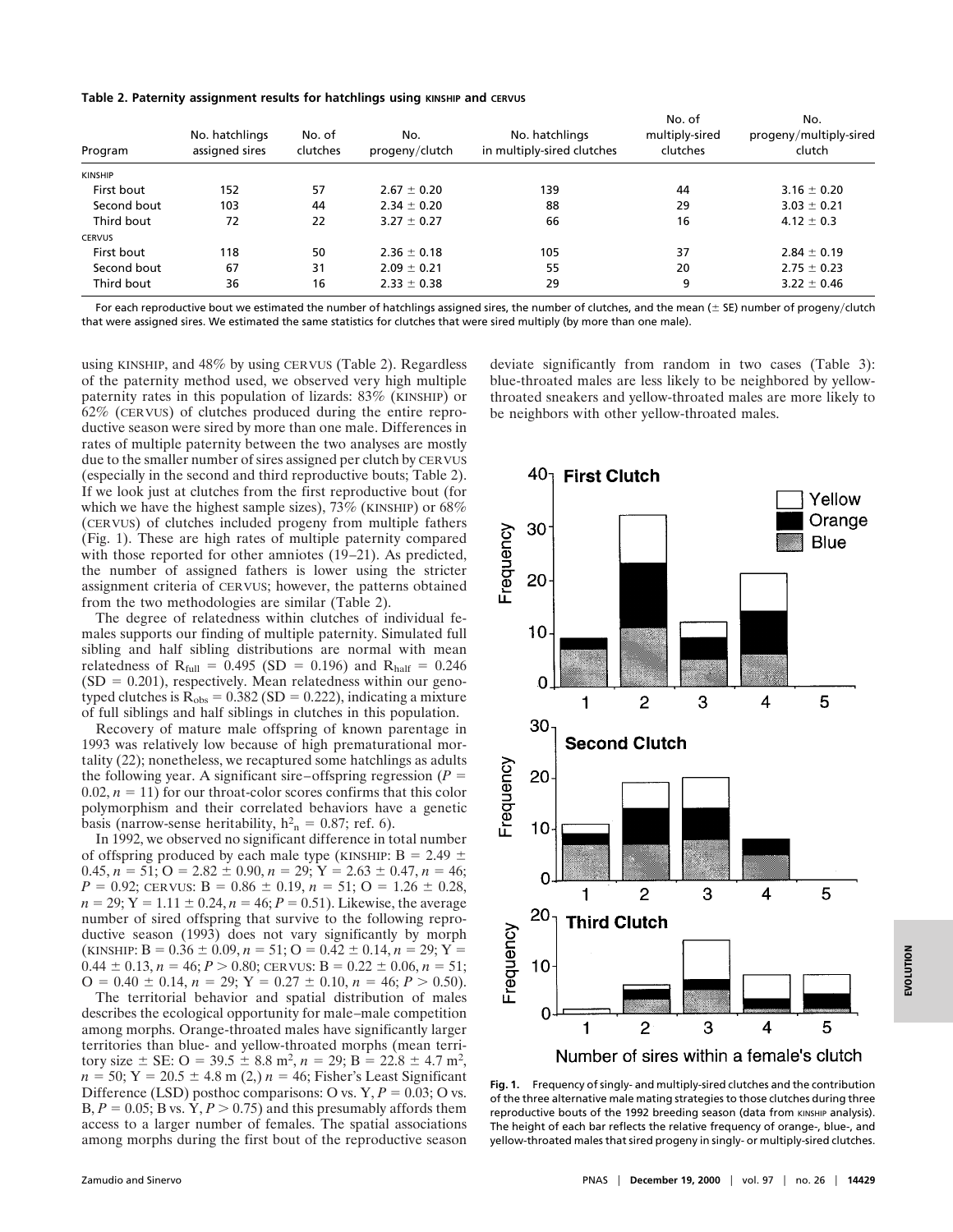|                               | O vs. O | $O$ vs. $B$ | O vs. Y  | B vs. B | B vs. Y  | Y vs. Y  |
|-------------------------------|---------|-------------|----------|---------|----------|----------|
| Spatial associations          |         |             |          |         |          |          |
| Observed                      | 15      | 31          | 36       | 35      | 45       | 32       |
| Expected                      | 11.7    | 38.2        | 35.1     | 29.5    | 55.1     | 24.6     |
| P-value                       | >0.05   | >0.05       | >0.05    | >0.05   | $0.044*$ | $0.021*$ |
| Shared paternity associations |         |             |          |         |          |          |
| Observed                      |         | 20          | 24       | 9       | 12       | 16       |
| Expected                      | 9.6     | 19.5        | 18.0     | 7.1     | 20.8     | 12.9     |
| P-value                       | >0.05   | >0.05       | $0.046*$ | >0.05   | $0.014*$ | >0.05    |

**Table 3. Spatial associations and shared paternity associations among males of different mating strategies during the first reproductive bout of the season**

In both tests expected values are estimated from 1,000 randomizations of the data; significant deviations from random ( $P < 0.05$ ) are indicated by an asterisk. Shared paternity associations are estimated from the KINSHIP paternity data.

Our paternity data reveal the fitness outcome of male–male competition among neighbors. Blue-throated males defend smaller territories and assiduously mate-guard their females. We would predict that this behavioral strategy results in a high proportion of singly-sired clutches. By using the paternity results from KINSHIP, we find that blue-throated males fathered 66% of all singly-sired clutches. In the first reproductive bout alone, 78% of singly-sired clutches were fathered by a blue-throated male (Fig. 1). Blue-throated males are significantly more likely to exclusively sire all offspring in a clutch (overall  $\chi^2 = 8.61$ , df = 1, *P* < 0.001; pairwise comparisons: B vs. O,  $\chi^2 = 5.50$ , df = 1, *P* < 0.01; B vs. Y,  $\chi^2$  = 6.95, df = 1, *P* < 0.01; O vs. Y,  $\chi^2$  = 0.40,  $P > 0.05$ ). The paternity data from CERVUS result in sample sizes that are not sufficiently large for pairwise comparisons or analyses of reproductive bouts separately; however, the pattern over the entire breeding season is complementary. The contribution of males of the three morphs to singly- and multiply-sired clutches varies significantly over the whole reproductive season (overall  $\chi^2 = 7.54$ , df = 1, *P* < 0.01); in this case, yellow-throated males are significantly more likely than the other morphs to sire offspring in multiply-sired clutches (93% of yellow-sired offspring belong to multiply-sired clutches, compared with 52% and 57% for blue- and orange-throated males, respectively).

The analyses above compare the relative contribution of each morph to singly- and multiply-sired clutches; a second way to assess degree of multiple paternity is to count the number of males with which each sire shares paternity within a female's clutch. We would predict that yellow-throated males have a higher number of cosires than males of the other two morphs. In fact, yellow-throated males share paternity of a female's clutch with other males significantly more often than other morphsthis pattern is apparent in both paternity datasets, although this result is not statistically significant in the CERVUS analysis (ANOVA of mean shared paternity among morphs:  $F_{2,168}$  = 3.586,  $P = 0.03$ , mean  $\pm$  SE: B = 1.470  $\pm$  0.132, O = 1.811  $\pm$ 0.148, Y = 1.981  $\pm$  0.144 for KINSHIP, first reproductive bout;  $F_{1,109} = 1.99, P = 0.14, \text{ mean } \pm \text{ SE: B} = 2.16 \pm 0.15, O = 2.14 \pm 0.15$ 0.15,  $Y = 2.58 \pm 0.18$  for CERVUS, all three reproductive bouts combined).

Pairwise comparisons of cosiring by the three male morphs in the first reproductive bout using our larger paternity dataset (KINSHIP) indicates that the observed incidence of shared paternity among morphs deviates significantly from random in two cases: shared paternity within a female's clutch occurs at a higher rate between orange- and yellow-throated males and at a lower rate between blue- and yellow-throated males (Table 3).

Estimates of population-wide shared paternity rates among morphs can be difficult to interpret because they do not take into account the spatial associations of the morphs that may influence a male's opportunity for shared paternity. Thus, we combined our data on spatial arrangement of territories and degree of shared paternity among morphs to analyze the advantage of each morph when the other two morphs are in close proximity (Table 4). We use the KINSHIP paternity data from the first reproductive bout of the season, and the CERVUS paternity data from all reproductive bouts combined, to compare the frequency with which morphs share paternity within a female's clutch (i.e., cosire with another morph) relative to the frequency with which the same morphs share space (i.e., nearest-neighbor associations; Table 4). Blue-throated males share paternity with yellowthroated males at rates lower than expected from the association of their territories. In contrast, blue-throated males share paternity with orange-throated males at rates higher than would be expected from the association of their territories (Table 4, KINSHIP:  $\chi^2 = 4.26$ , df = 1, *P* = 0.03; CERVUS:  $\chi^2 = 4.43$ , df = 1,  $P = 0.03$ ). Orange-throated males share paternity with the other two morphs at rates not significantly different from expected given their territorial associations (Table 4, KINSHIP:  $\chi^2$  $= 0.01$ , df = 1, *P* = 0.93; CERVUS:  $\chi^2 = 1.67$ , df = 1, *P* = 0.19). Combining our paternity data with demographic data on indi-

vidual survival indicates that many offspring were a result of fertilizations that occurred after their sire was already dead. Post-

| Table 4. Relationship between shared paternity and territorial |
|----------------------------------------------------------------|
| associations for dyadic interactions between morphs in the     |
| rock-paper-scissors system                                     |

|                                            | <b>KINSHIP</b> |                |        | <b>CERVUS</b> |
|--------------------------------------------|----------------|----------------|--------|---------------|
|                                            | Yellow         | Orange         | Yellow | Orange        |
| Association of blue-throated territories   |                |                |        |               |
| Observed                                   | 45             | 31             | 45     | 31            |
| Expected                                   | 40.1           | 35.9           | 40.7   | 35.3          |
| Association of blue-throated cosirings     |                |                |        |               |
| Observed                                   | 12             | 20             | 7      | 14            |
| Expected                                   | 16.9           | 15.1           | 11.3   | 9.7           |
|                                            |                |                |        |               |
|                                            |                | <b>KINSHIP</b> |        | <b>CERVUS</b> |
|                                            | Yellow         | Blue           | Yellow | Blue          |
| Association of orange-throated territories |                |                |        |               |
| Observed                                   | 36             | 31             | 36     | 31            |
| Expected                                   | 36.2           | 30.8           | 38.5   | 28.5          |
| Association of orange-throated cosirings   |                |                |        |               |
| Observed                                   | 24             | 20             | 14     | 6             |

Expected values are estimated from row and column totals in the  $2 \times 2$ contingency table. Results from KINSHIP and CERVUS analyses are identical: Blue-throated males share paternity less with yellow-throated males than would be expected from their spatial associations; shared paternity between orange-throated males and the other two morphs is not significantly different than would be predicted from their spatial associations.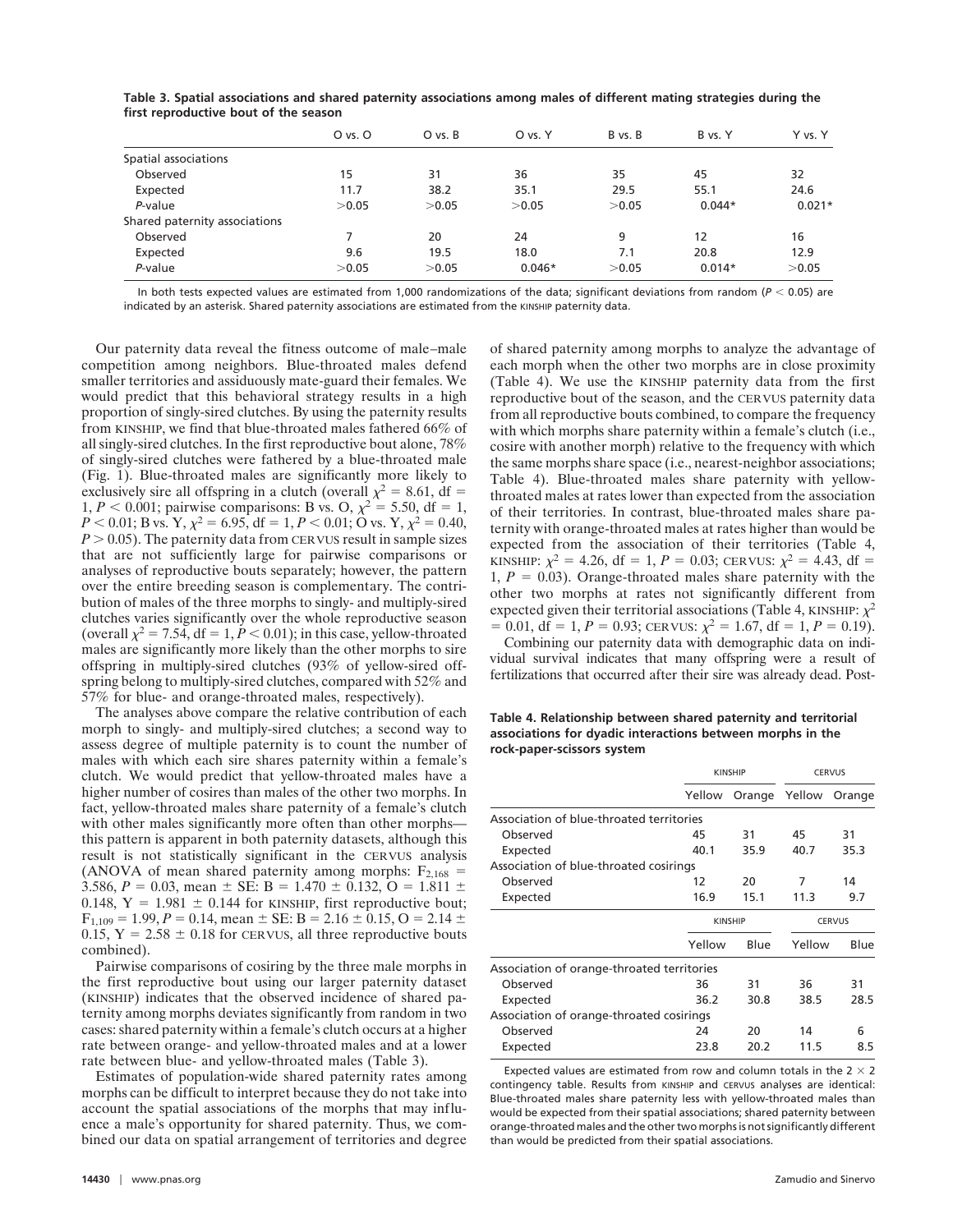| Table 5. Posthumous fertilizations by males of different |
|----------------------------------------------------------|
| morphotypes estimated from the KINSHIP and CERVUS data   |

|                     | Mean number<br>of posthumous<br>progeny/male | <b>SE</b> | Total number<br>of progeny for<br>each morph |                   |
|---------------------|----------------------------------------------|-----------|----------------------------------------------|-------------------|
| <b>KINSHIP</b>      |                                              |           |                                              |                   |
| Clutch 1            |                                              |           |                                              |                   |
| Orange              | (0.833)                                      | 0.401     | 5                                            | ANOVA, $P = 0.43$ |
| Blue                | (1.056)                                      | 0.206     | 19                                           |                   |
| Yellow              | (1.538)                                      | 0.475     | 20                                           |                   |
| Clutch <sub>2</sub> |                                              |           |                                              |                   |
| Orange              | 1.000                                        | 0.447     | 6                                            | ANOVA, $P = 0.56$ |
| Blue                | 0.611                                        | 0.143     | 11                                           |                   |
| Yellow              | 0.846                                        | 0.274     | 11                                           |                   |
| Clutch <sub>3</sub> |                                              |           |                                              |                   |
| Orange              | 0.333                                        | 0.211     | 2                                            | ANOVA, $P < 0.02$ |
| Blue                | 0.222                                        | 0.129     | 4                                            |                   |
| Yellow              | 1.308                                        | 0.414     | 17                                           |                   |
| <b>CERVUS</b>       |                                              |           |                                              |                   |
| Clutch 1            |                                              |           |                                              |                   |
| Orange              | (1.20)                                       | 0.58      | 6                                            | ANOVA, $P = 0.72$ |
| Blue                | (0.80)                                       | 0.22      | 20                                           |                   |
| Yellow              | (0.73)                                       | 0.26      | 16                                           |                   |
| Clutch $2/3$        |                                              |           |                                              |                   |
| Orange              | 0.60                                         | 0.40      | 3                                            | ANOVA, $P < 0.02$ |
| Blue                | 0.04                                         | 0.04      | 1                                            |                   |
| Yellow              | 0.59                                         | 0.20      | 13                                           |                   |

We estimated the mean number of progeny sired by dead males in the second and third reproductive bouts of the season and compared those to the mean number of progeny sired by males in the first reproductive bout (in parentheses) when all males were still alive. Yellow-throated males sire significantly more posthumous offspring at the end of the reproductive season [KINSHIP: Fisher's Least Significant Difference (LSD) post-hoc comparisons O vs. Y,  $P = 0.01$ ; O vs. B,  $P = 0.68$ ; B vs. Y,  $P = 0.008$ ; CERVUS: Fisher's LSD post-hoc comparisons O vs. Y,  $P = 0.87$ ; O vs. B,  $P = 0.24$ ; B vs. Y,  $P = 0.03$ ].

humous sirings are assumed only when males are known to have produced at least one offspring during the season (and thus are known to have copulated at least once) but disappeared after the first breeding period. Individuals not sighted in two months of daily censuses were assumed to have died; to discount emigration we also surveyed a 600 m-wide perimeter area around our site. We estimate from the KINSHIP paternity data that 32% of the offspring in the third reproductive bout (23 of 72 offspring) were the unambiguous product of fertilizations that occurred long after the father's death (Table 5). The mean number of offspring posthumously sired by each morph was not significantly different during the second reproductive bout. However, by the third reproductive bout, yellowthroated males show a significantly higher number of posthumous fertilizations (Table 5;  $P < 0.02$ , adjusted for multiple comparisons by Sequential Bonferroni). Likewise, the number of posthumous fertilizations by males increases later in the season if we use the sires assigned by CERVUS in the second and third reproductive bouts combined (Table 5;  $P < 0.02$ ). Both orange- and yellow-throated males produce more posthumous offspring later in the season, and yellow-throated males show significantly higher mean rates of posthumous fertilizations than blue-throated males (Table 5).

### **Discussion**

The high heritability estimates for throat color based on our paternity analysis are similar to those estimated from behavioral assessment of putative sires ( $h<sup>2</sup><sub>n</sub> = 0.96$ ; ref. 6) and indicate that the three behavioral and morphological variants in this system are genetically-based. It is important to distinguish between geneticallybased systems and those that are facultative or condition-dependent (23, 24) because the conditions favoring their evolution and main-

tenance are different. In a facultative system, sneakers should be maintained in a population provided that in some situations the benefit of sneaking outweighs the cost. On the other hand, genetically-based alternative mating tactics will be maintained only as an evolutionary stable state (ESS; ref. 9) when male strategies have equal fitness or when there is frequency-dependent selection for different genotypes (1, 6).

Orange-throated males were the commonest morph from 1991–1993; thus, we would predict from the frequencydependent nature of the rock-paper-scissors model that yellowthroated males would have high reproductive success in this interval, until they become the commonest morph in 1994. In 1992, the average number of sired offspring and the number that survive to the following reproductive season (1993) do not vary significantly by morph, suggesting that increased fitness of yellow-throated males was spread over more than one reproductive season. The rock-paper-scissors model predicts that the fitness advantage of any rare morph is accrued over 2–3 years of the cycle. Testing long-term predictions of equal male fitness for the morphs over the entire cycle will require at least 5 years of paternity data on the rock-paper-scissors cycle.

Although the frequencies of males adopting each strategy in the rock-paper-scissors game change during a five year cycle (6), the processes of male–male competition that drive the cycle should remain constant and arise from interactions among neighboring males. Our data on territorial behavior and relative reproductive success of the three male strategies support predictions of the rock-paper-scissors model for the dyadic interactions among morphs (6). Nearest-neighbor analyses indicate that yellow-throated ''sneaker'' males associate with the bluethroated territorial males less frequently than expected by chance (Table 3), possibly because mate-guarding by bluethroated males deters yellow-throated sneakers. Orangethroated males associate with yellow-throated males at rates not significantly different from expected if morphs were randomly distributed on the site (Table 3). Finally, yellow-throated males are more likely to have another yellow-throated male as a nearest neighbor suggesting that they are clumped in space, which is not surprising given that this morph does not defend territories.

Pairwise comparisons of shared paternity within a female's clutch indicate that yellow- and blue-throated males share paternity at rates lower than expected (Table 3), suggesting that blue-throated males successfully curb the sneaking behaviors of the yellow-throated males. In contrast, orange-throated males share paternity with yellow-throated males at rates significantly higher than expected by chance (Table 3), confirming their vulnerability to the yellow-throated sneaker strategy. The rockpaper-scissors model predicts this pattern; the behavioral strategy of yellow-throated sneaker males should allow them to identify orange-throated males and specifically target females on their territories for secretive copulations.

Blue-throated males infrequently share paternity with yellow-throated males but commonly share paternity with orange-throated males, despite the fact that during this season blue-throated territories were more often neighbors to yellowthroated home ranges than orange-throated territories (Table 4). Thus, blue-throated males successfully deter neighboring yellow-throated males from copulating with their females, but they cannot exclude aggressive orange-throated neighbors, and consequently more frequently share paternity with the ultradominant orange-throated morph. In contrast, there are no significant differences in the rates of territorial and paternity associations between orange-throated males and males of the other two morphs (Table 4). Orange-throated males are unable to exclude yellow-throated sneakers from their territories, resulting in high rates of shared paternity between these two morphs (Table 4). Sneaker males capitalize on the times when orange-throated males leave females unattended and copulate